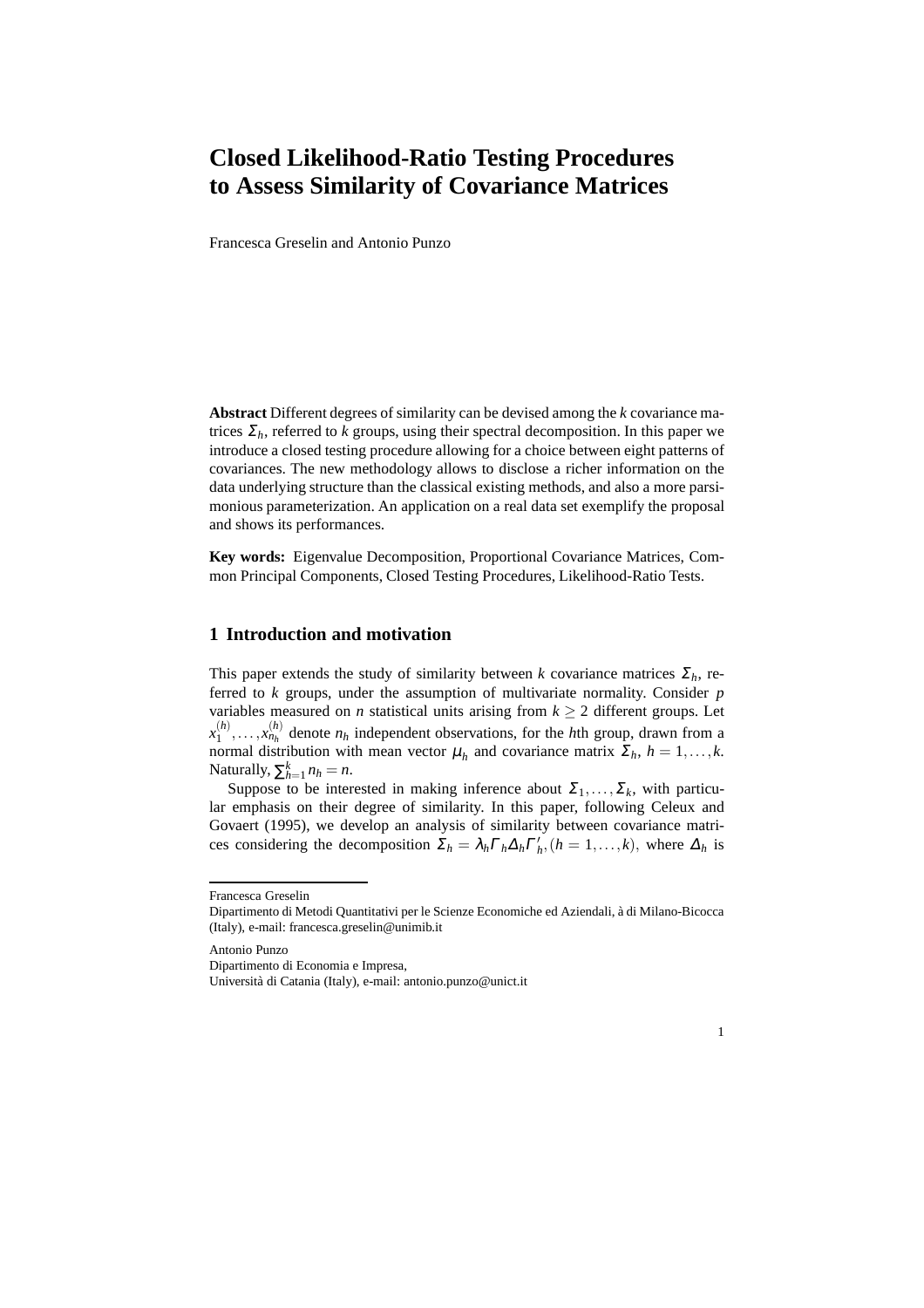the scaled ( $|\Delta_h| = 1$ ) diagonal matrix of the eigenvalues of  $\Sigma_h$  sorted in decreasing order,  $\Gamma_h$  is the  $p \times p$  orthogonal matrix whose columns are the normalized eigenvectors of  $\Sigma_h$  ordered according to their eigenvalues and  $\lambda_h = |\Sigma_h|^{1/p}$ . Each component of the right side of (1) has a different geometric interpretation in terms of the group scatters:  $\Gamma_h$  governs the axes *orientation*,  $\Delta_h$  controls the *shape*, and  $\lambda_h$  denotes the *volume* of the ellipsoids of equal concentration. By allowing some but not all of these quantities to vary between groups, we obtain parsimonious and easily interpretable models which are appropriate to describe various practical situations. The resulting models give raise to the family  $M = {EEE, VEE, EVE, EEV, VVE, VEV, EVV, VVV},$  where the three letters are respectively referred to volume, shape and orientation, and each of them can be equal (E) or variable (V) among groups.

In order to select the covariance structure in  $\widetilde{\mathcal{M}}$ , we define a closed multiple testing procedure characterized by local likelihood-ratio (LR) tests. Let  $\overline{\mathscr{M}}$  =  $\widetilde{\mathcal{M}}\setminus{\rm \{VVV\}}$  be the closure, under intersection, of  $\mathcal{M} = {\rm \{VVE,VEV, EVV\}}$ . For each  $M \in \overline{\mathcal{M}}$ , let us denote by  $H_0^M$  the corresponding null hypothesis. Thus, for example,  $H_0^{\text{EEV}}$  is the null hypothesis referred to EEV. We set model VVV as the benchmark (diagnostic), because it is the most general (less constrained) in  $\mathcal{M}$ . requiring  $kp(p+1)/2$  parameters. This position allow us to define seven tests, the most *omnibus* as possible, which lay in a hierarchy. Rejection of  $H_0^M$  for all  $M \in \overline{\mathcal{M}}$ , implicitly leads to the "not rejection" of  $H_1^{\text{VVV}}$ .

Then, a primary concern for an MTP is the choice of a suitable *error rate* to control. We choose the *familywise error rate* (FWER); it is defined as the probability of committing at least one Type I error, and it is mostly employed when the number of elementary hypotheses is moderate, as in our case. We will employ *adjusted p*values which are the natural counterpart, in the multiple testing framework, of the classical *p*-values (see, e.g., Bretz, *et al.*, 2009). We construct the MTP as a *closed testing procedure* (CTP) (Marcus *et al.*, 1976) because the latter are among the most powerful MTPs that strongly control the FWER at level  $\alpha$ . Further, they are a natural choice for our context, because they address a family of hypotheses that is closed under intersection.

Now, to assess the hypothesis  $H_0^M$  for  $M \in \overline{\mathcal{M}}$ , we employ the likelihood-ratio (LR) statistic

$$
LR_M = -2\ln\frac{L_M}{L_{\text{VVV}}} \tag{1}
$$

that, under  $H_0^M$ , by the general theory of LR-tests is asymptotically distributed (when  $\min_{h=1,\dots,k} n_h \to \infty$ ) as a  $\chi^2$  with  $v_M$  degrees of freedom given by the difference in the number of (free) parameters  $\eta_{VVV}$  and  $\eta_M$  between VVV and M.

## **2 Testing for covariance similarity in the Crabs data**

The crab data set of Campbell *et al.* (1974) on the genus *Leptograpsus*, consists in a sample of  $n = 100$  blue crabs, there being  $n_1 = 50$  males (group 1) and  $n_2 = 50$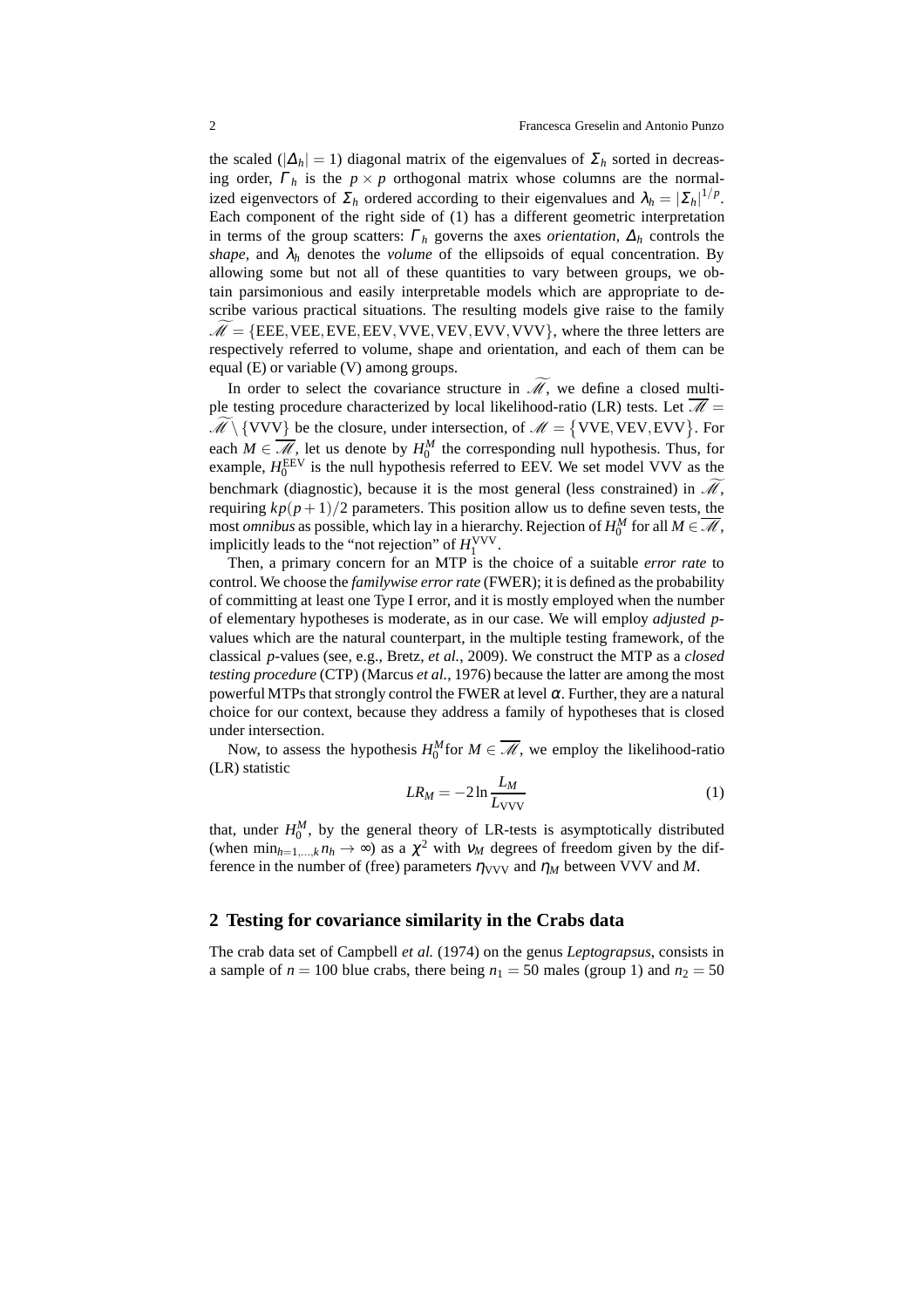females (group 2), each specimen having  $p = 2$  measurements (in millimeters) on the rear width (RW) and the length along the midline (CL) of the carapace. By Mardia's test, the two group-conditional distributions can be considered bivariate normal, while the LR-test of homoscedasticity rejects the null hypothesis at any reasonable significance level, giving a *p*-value  $p_{\text{EEE}} = 6.66 \cdot 10^{-15}$ .

Details on the decomposition (1) are shown in Table 1, while Fig. 1 displays the scatterplot of RW versus CL, in both groups.

**Table 1** Decomposition of  $\Sigma_h^{\text{VVV}}$ ,  $h = 1, 2$ , according to equation (1), for the two groups in the crabs data.

| Group                   | Volume | <b>Shape</b>                                                                                                                                                                                                                   | Orientation                                                                                     |  |  |
|-------------------------|--------|--------------------------------------------------------------------------------------------------------------------------------------------------------------------------------------------------------------------------------|-------------------------------------------------------------------------------------------------|--|--|
| males<br>$(n_1 = 50)$   |        | $\lambda_1^{\text{VVV}} = 3.22274 \quad \Delta_1^{\text{VVV}} = \begin{bmatrix} 17.54242 & 0 \\ 0 & 0.05700 \end{bmatrix}$                                                                                                     | $\Gamma_1^{\text{VVV}} = \begin{bmatrix} 0.27256 & -0.96214 \\ 0.96214 & 0.27256 \end{bmatrix}$ |  |  |
| females<br>$(n_2 = 50)$ |        | $\lambda_2^{\text{VVV}} = 2.24620 \quad \Delta_2^{\text{VVV}} = \begin{bmatrix} 17.82737 & 0 \\ 0 & 0.05609 \end{bmatrix} \quad \Gamma_2^{\text{VVV}} = \begin{bmatrix} 0.37796 & -0.92582 \\ 0.92582 & 0.37796 \end{bmatrix}$ |                                                                                                 |  |  |



**Fig. 1** Scatterplot of variables RW and CL for  $n_1^{\text{max}} = 50$  males and  $n_2 = 50$  females blue crabs ( $\circ$ denotes male and  $\times$  female). Ellipses of equal (95%) concentration are also superimposed.

Although the LR-test for model VVV points out heteroscedasticity (with a practically null  $p_{\text{EEE}} = 6.66 \cdot 10^{-15}$ , the scatterplot in Fig. 1 shows strong similarity between volume and shape of the two ellipses; accordingly, in Table 1, sample shape matrices appear to be similar as well as (to a lower extent) sample volumes. The orientation of the two ellipses in Fig. 1 shows a slight difference in the directions of their main axes, attested also in the values along the diagonal of the sample orientation matrices  $\Gamma_1^{\text{VVV}}$  and  $\Gamma_2^{\text{VVV}}$  in Table 1.

Results in Fig. 2 and Table 2 (see firstly the left six columns) corroborate the aforementioned considerations; in particular, at the 0.05-level, the EEV-model is not rejected since its components (EVV and VEV) are not rejected too. Also, in the comparison between  $q_{VEV}$  with  $q_{EVV}$ , it is interesting to note the incidence of the former which underlines a stronger degree of similarity between groups in terms of shape. On the contrary, some of the considered likelihood-based ICa (AIC, and also  $AIC<sub>3</sub>$ , and  $AICc$ ) lean towards the more complex VEV-model with a loss of one parameter with respect to model EEV.

This paper underlines how some relevant configurations of similarity between covariance matrices  $\Sigma_h$ , referred to different normal groups, can be described by